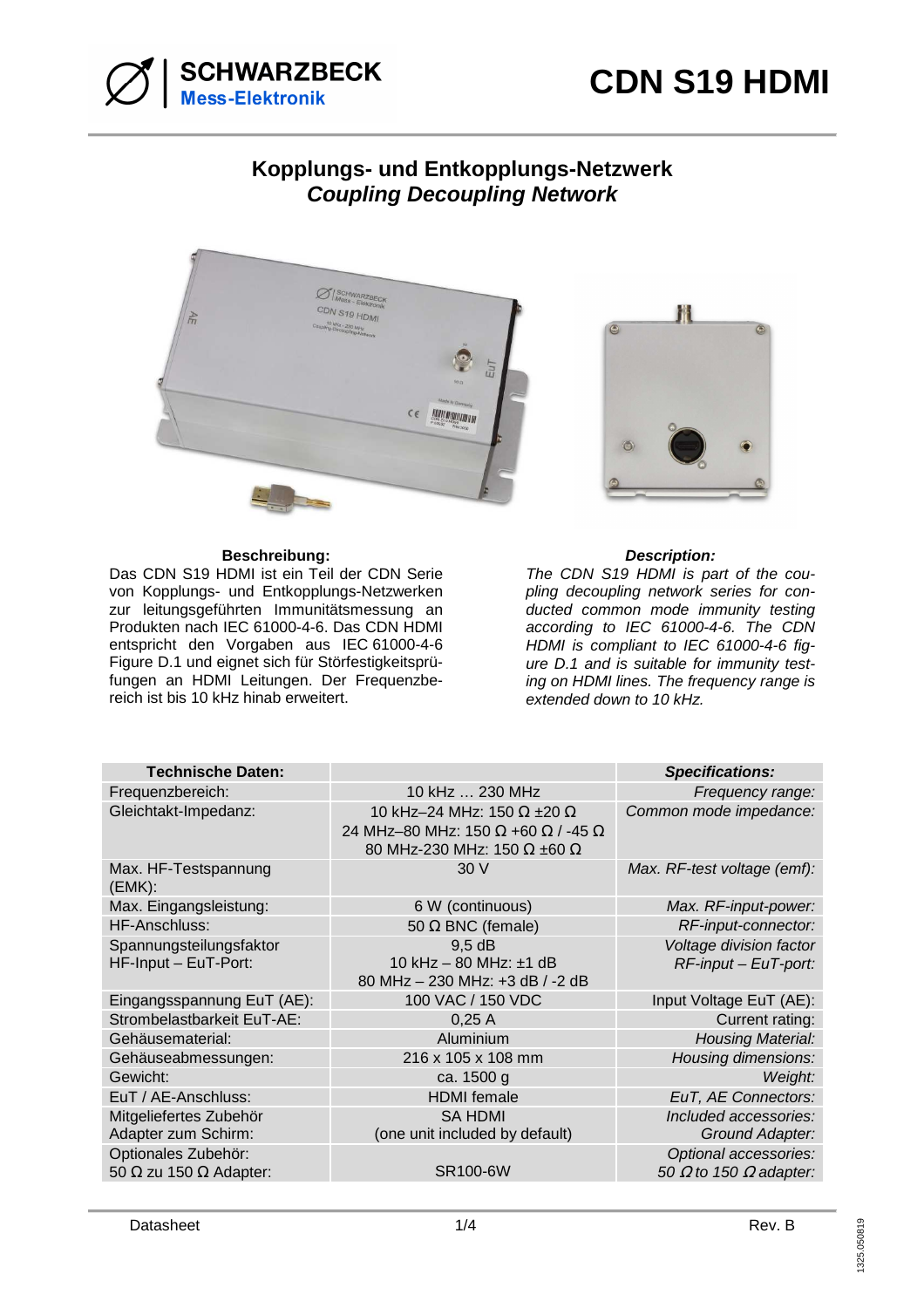

Das CDN S19 HDMI ist vorgesehen für Messungen an Geräten mit geschirmter 19 poliger HDMI Schnittstelle, wie sie beispielsweise für PC-Monitore und Fernsehgeräte verwendet werden. Der Frequenzbereich umfasst 10 kHz bis 230 MHz. Im Bild 4 wird das Prinzipschaltbild gezeigt.

Alle CDNs erfüllen die Anforderungen der Normen IEC 61000-4-6, IEC 61326 und NAMUR NE21 und werden mit individuellen Prüfprotokollen für die Gleichtaktimpedanz und das Spannungsteilungsmaß ausgeliefert. Zusätzlich wird im Bild 2 der typische Phasengang am EuT-Port gezeigt (nicht normativ).

Zur Überprüfung oder Kalibrierung des Messaufbaus sind diverse optional erhältliche Zubehörteile verfügbar. Wird der mitgelieferte Common - Mode Adapter SA HDMI in Verbindung mit dem 50 Ω zu 150 Ω Adapter SR100-6W verwendet, ergibt sich automatisch der richtige Prüfabstand von 30 mm gemäß normativem Messaufbau (siehe Abb. 9 in der IEC 61000-4-6).

Die Erdung zum Messaufbau erfolgt über die leitende Grundplatte des CDN. Zusätzlich ist auf der AE-Seite ein M4 Schraubanschluss und alternativ eine 4 mm Buchse zur Erdung vorgesehen. Zur Befestigung des CDNs sind vier 6 mm Nuten auf der nicht lackierten Grundplatte vorhanden.

The CDN S19 HDMI is intended for measurements on devices with a shielded 19-pin HDMI interface, such as those used for PC monitors and televisions. The frequency range is from 10 kHz to 230 MHz. The circuitry is shown in Fig. 4.

All CDNs comply with the requirements of IEC 61000-4-6, IEC61326 and NAMUR NE21. Each CDN comes with individually measured data and a calibration certificate for the common mode impedance and the voltage division factor. Further typical data for the phase (not normative) can be found in fig. 2 A variety of calibration adapters and other accessories are available as option. With the two included adapters SA HDMI in conjunction with the optional series resistor SR100-6W, the required spacing of 30 mm is obtained as depicted in Fig. 9 of IEC 61000-4-6.

The connection to ground can be accomplished using the ground plane of the CDN. Additionally there is a M4 thread located at the AE side to ground as well as a 4 mm socket to connect the device to ground.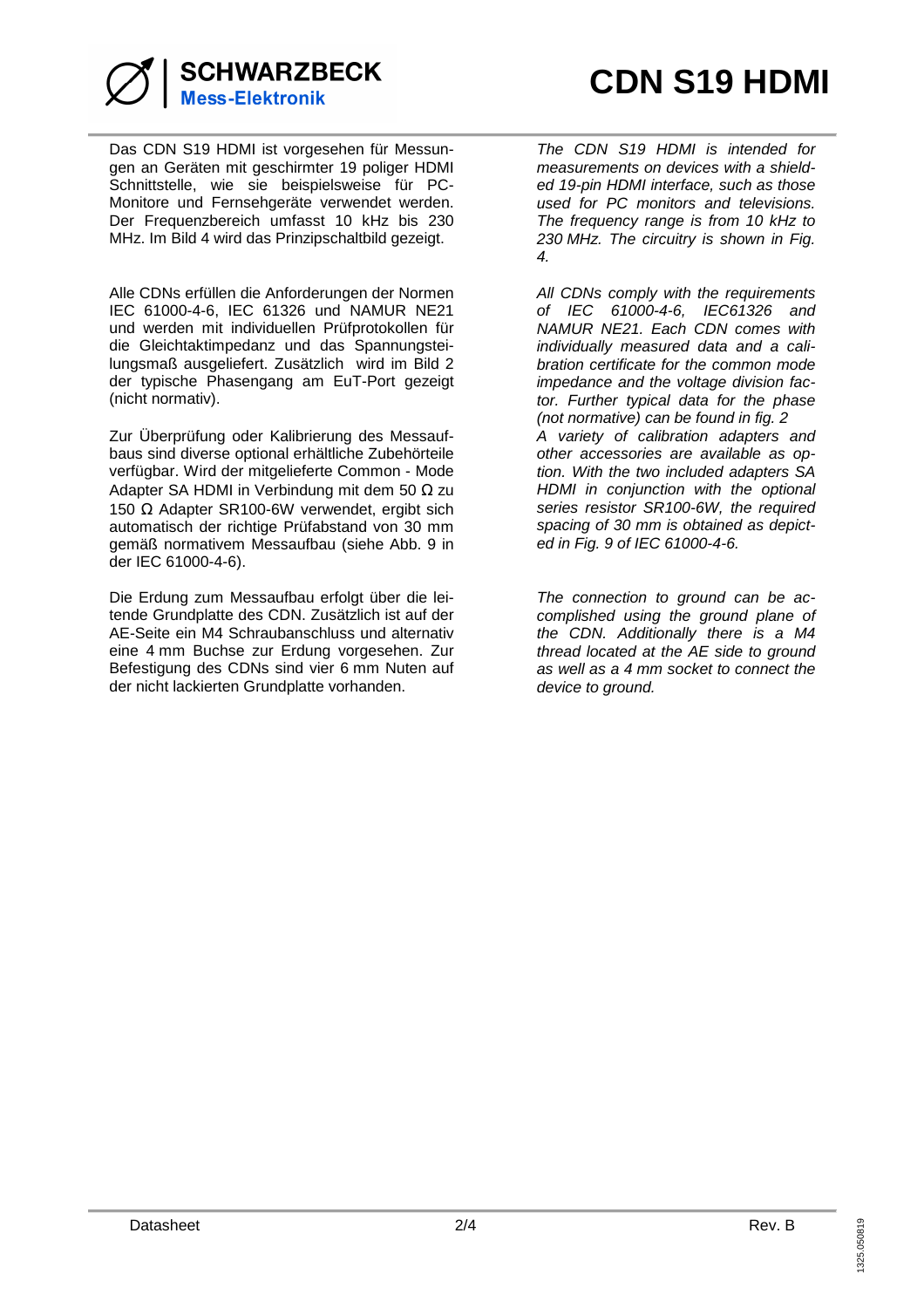



**Bild 1: typ. EuT Gleichtakt-Impedanz Fig. 1: typ. EuT common mode impedance**